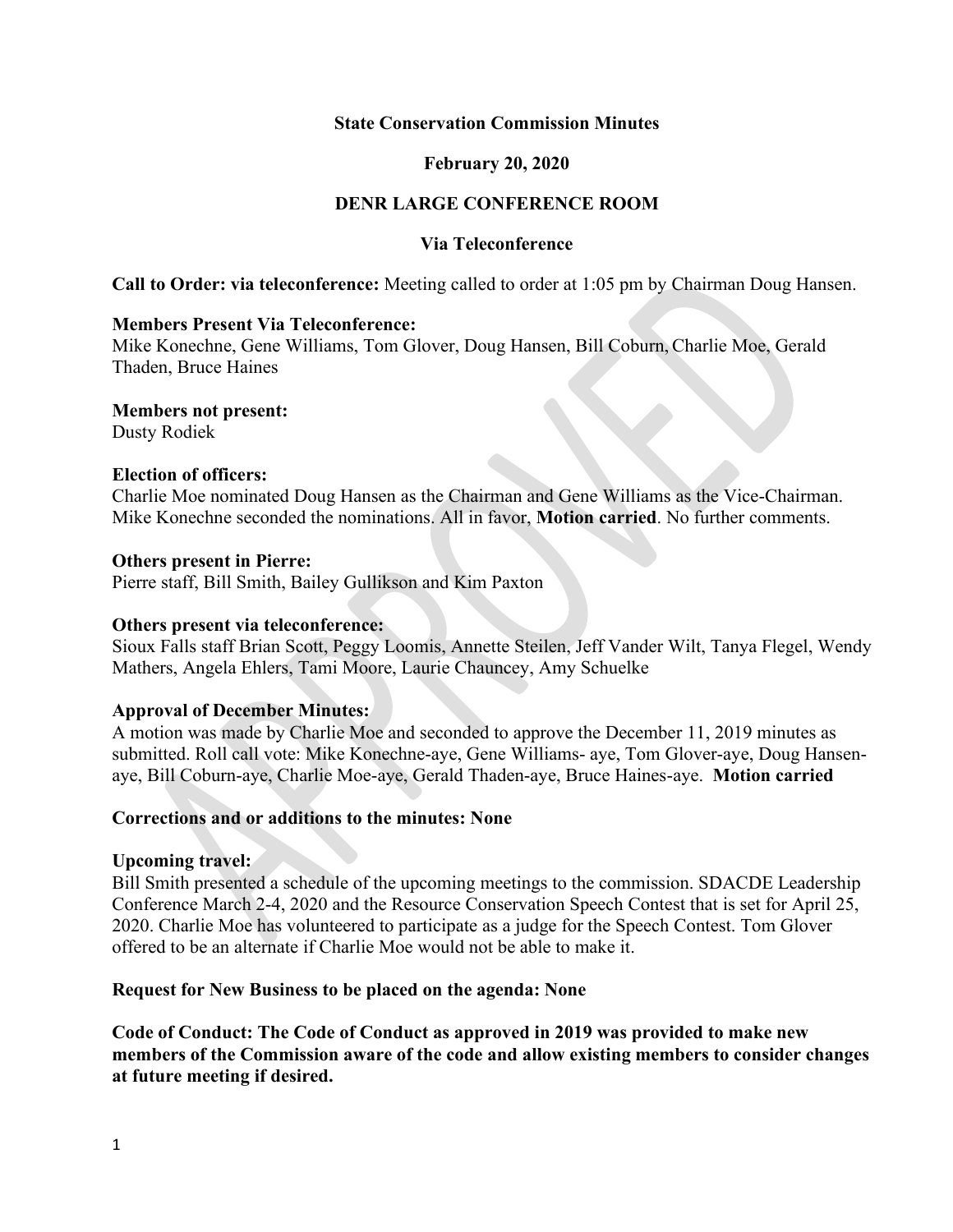## **Correspondence: None**

**Loan Report:** Bailey Gullikson gave the loan status report.

# **Revolving Loan Applications: None**

#### **Grant Program/Updates/Changes/Amendments/Report:**

Brian Scott gave the Grant Program/Updates/Changes/Amendments/Report

Hamlin County Conservation District is requesting a one-year extension on Grant # 2019-CSW-044 (2020 Tree Planting). A motion was made by Gene Williams and seconded to deny the Hamlin County Conservation District's request for an extension on Grant # 2019-CSW-044. Gene suggested that they should bring this to the April meeting as a new grant application. Roll call vote: Mike Konechne-aye, Gene Williams-aye, Dusty Rodiek-aye, Tom Glover-aye, Doug Hansen-aye, Bill Coburn-aye, Charlie Moe -aye, Gerald Thaden-aye, Bruce Haines-aye. **Motion carried**

#### **2020 Docket:**

A motion was made by Charlie Moe and seconded to approve the not-to-exceed unit cost on plastic wells to \$38 per foot. Roll call vote: Mike Konechne-aye, Gene Williams-aye, Tom Glover-aye, Doug Hansen-aye, Bill Coburn-aye, Charlie Moe-Abstained, Gerald Thaden-aye, Bruce Haines-aye. **Motion carried**.

A motion was made by Gene Williams and seconded to approve the not-to-exceed unit costs for tree to \$5.20 and for shrub to \$6.20. Roll call vote: Mike Konechne-aye, Gene Williams-aye, Tom Gloveraye, Doug Hansen-aye, Bill Coburn-aye, Charlie Moe-aye, Gerald Thaden-aye, Bruce Haines-aye. **Motion carried**.

A motion was made by Charlie Moe and seconded to approve the increase the cost-share for temporary protective fence to 50%. Roll call vote: Mike Konechne-aye, Gene Williams-aye, Tom Glover-aye, Doug Hansen-aye, Bill Coburn-aye, Charlie Moe-Abstained, Gerald Thaden-aye, Bruce Haines-aye. **Motion carried**.

Charlie Moe suggested we table the request for landowner labor as cost-share until a later date. Charlie Moe is asking that more information be brought back to the commission. A subcommittee will be formed to gather more information. Bruce Haines volunteered to represent the commission on this subcommittee.

A motion was made by Tom Glover and seconded to approve the 2020 Docket as amended. Roll call vote: Mike Konechne-aye, Gene Williams-aye, Tom Glover-aye, Doug Hansen-aye, Bill Coburn-aye, Charlie Moe-aye, Gerald Thaden-aye, Bruce Haines-aye. **Motion carried**.

#### **Coordinated Plan for Natural Resources Conservation update:**

Bill Smith gave the update on the Coordinated Plan for Natural Resources Conservation.